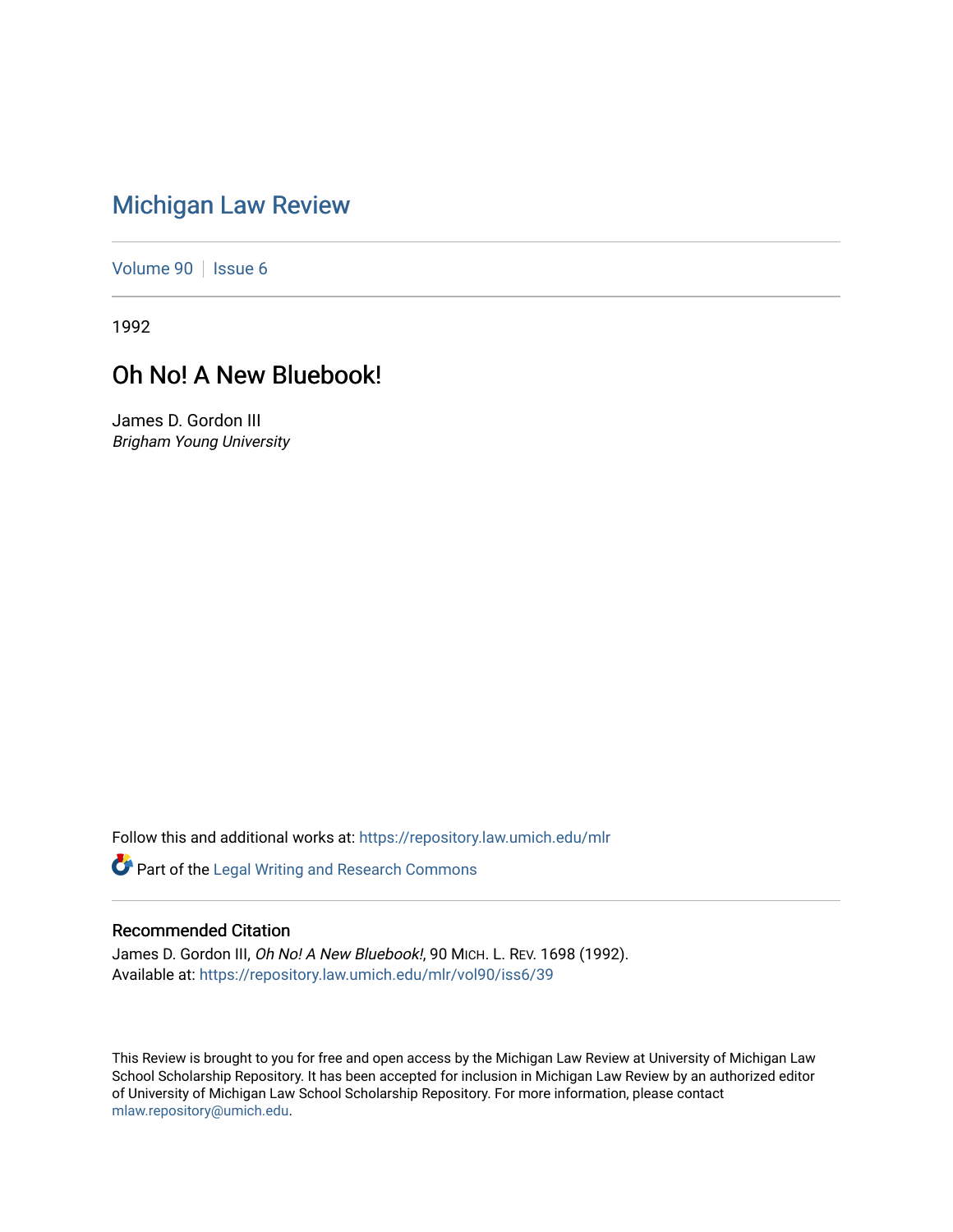### **OH NO! A NEW BLUEBOOK!**

#### James D. Gordon III<sup>\*</sup>

THE BLUEBOOK: A UNIFORM SYSTEM OF CITATION. 15th ed. By the *Columbia Law Review,* the *Harvard Law Review,* the *University of Pennsylvania Law Review,* and *The Yale Law Journal* Cambridge: Harvard Law Review Association. 1991. Pp. xvii, 343. Paper, \$8.45.

The fifteenth edition of *A Uniform System of Citation* is out, causing lawyers and law students everywhere to hyperventilate with excitement. Calm down. The new edition is not likely to overload the pleasure sensors in the brain.

The title, *A Uniform System of Citation,* has always been somewhat odd. The system is hardly uniform, and the book governs style as well as citations.<sup>1</sup> Moreover, nobody calls it by its title; everybody calls it *The Bluebook*. In fact, the book's almost nameless<sup>2</sup> editors have amended the title to reflect this fact: it is now titled *The Bluebook.· A Uniform System of Citation.* 

Readers will be dismayed to learn that the new *Bluebook* is significantly expanded. It is a whopping 343 pages long (not counting the Quick References, Preface, or Table of Contents), a full eighty-eight pages longer than the fourteenth edition. The twelfth edition fit in a person's pocket. The fifteenth edition could have its own carrying case. The twentieth edition will undoubtedly arrive on a flatbed truck.

The new *Bluebook* makes several revisions on the old regime. In case the casual reader might overlook their significance, the changes are glowingly announced in the preface. According to the editors, the new edition is "easier to use" (p. v). Easier than what? An F-16 fighter jet? The preface also boasts that "[t]he quick reference sections, now located inside both the front and back covers, have been expanded to include more examples of representative citations" (p. v). Apparently, the mutual inconsistency between "quick" and "expanded" escaped the editors. The quick reference sections are now twice as long as before, and include references to such often-used sources as United Nations records, pamphlets, and *Vanity Fair.* <sup>3</sup>

Another new feature is a "short" (p. v) (that is, ten-page-long)

<sup>\*</sup> Professor of Law, Brigham Young University. B.A. 1977, Brigham Young; J.D. 1980, California Berkeley. - Ed. Apologies and thanks to Jean Burns, Cliff Fleming, Fred Gedicks, Constance Lundberg, Bob Riggs, Kevin Worthen, and others.

<sup>1.</sup> For other misnomers, consider "State Farm Insurance" and "Grape-Nuts."

<sup>2.</sup> *But see infra* note 17 and accompanying text.

<sup>3.</sup> Inside front cover, inside back cover.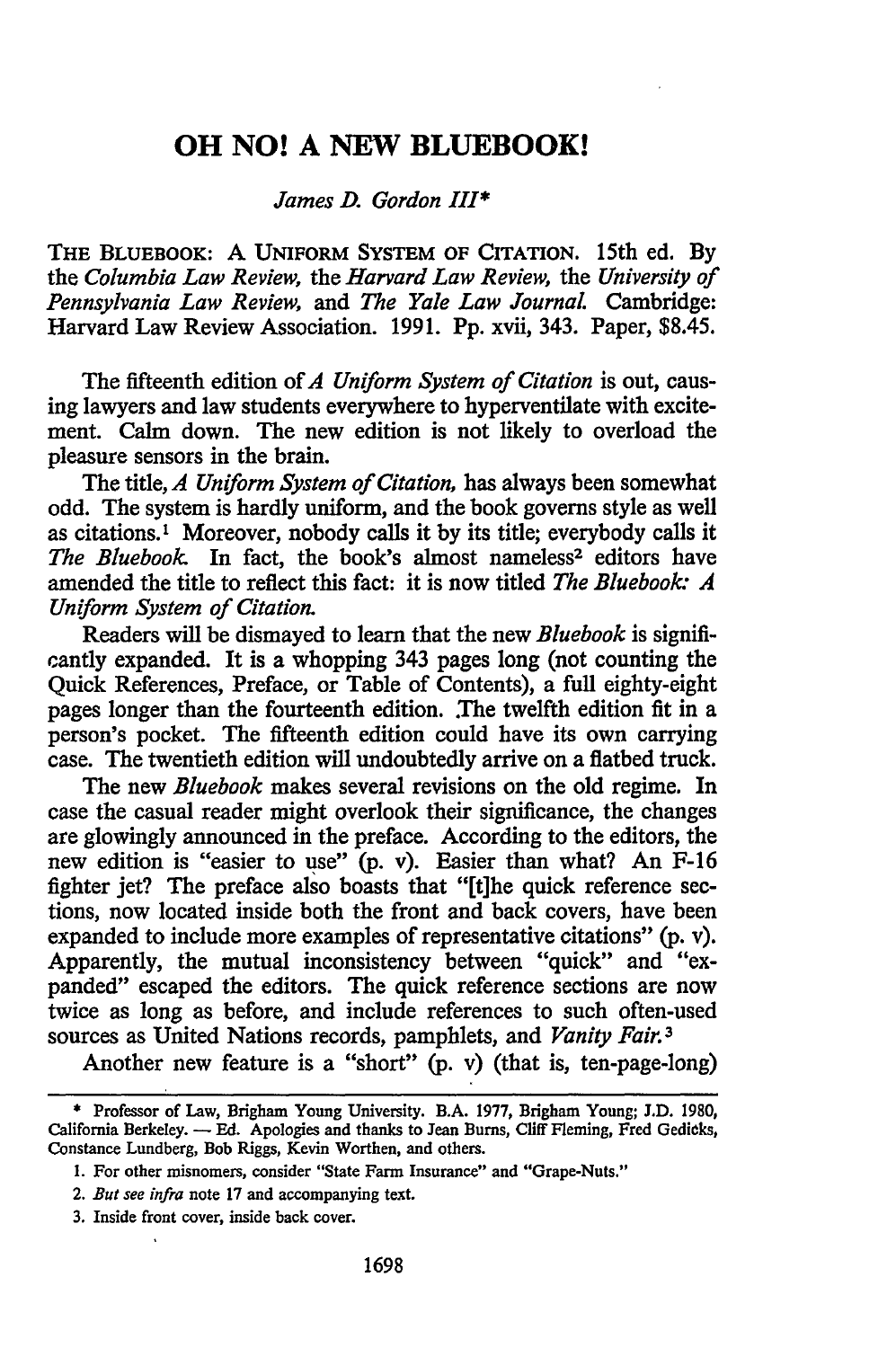"Practitioners' Notes" section (printed on light blue stock) that explains the citation style for court documents and legal memoranda (pp. 10-19). This style is, quite conveniently, different from law review citation style. The section serves "as a guide to the *Bluebook* for those who are working with court documents and legal memoranda" (p. v). The editors evidently believe that real lawyers need extra help, whereas law review editors are capable of using the book unassisted. The "Tables and Abbreviations" section (pp. 164-305) is also printed on light blue stock, as the preface explains, for "instant accessibility" (p. v). This is a slight overstatement: a list of rules that is 140 pages long has about the same "instant accessibility" as the Code of Hammurabi. The editors' enthusiasm, however, is undiminished; they gush that cross-references in the margins allow the user to consult other notes or tables "with ease" (p. v).

All of this buoyancy, however, is followed by a warning: "Veterans of *Bluebook* citation should carefully review this edition for rule modifications" (p. v). "Veterans" is the appropriate word  $-$  battlescarred, combat-fatigued, wounded-in-action veterans who fight daily in the brutal and expensive citation wars. For these people, the war has just escalated.

The preface identifies several "more noteworthy" (p. v) changes. The other changes are, one must assume, merely "noteworthy." For instance, Rule 1 is now an introduction to legal citation form. It presents the example of"Meritor Savings Bank v. Vinson, 477 U.S. 57, 60 (1986)" (p. 5). The book carefully explains that Meritor Savings Bank is the "first party" and Vinson is the "second party" (p. 5). This explanation is apparently aimed at people who have difficulty with ordinal numbers. The book explains that "v." stands for "versus" and that 1986 is the "date of decision" (p. 5). This explanation is apparently aimed at people who became lawyers without ever reading any cases.4 The book also cites "CHARLES DICKENS, BLEAK HOUSE 50 (Norman Page ed., Penguin Books 1971) (1853)" (p. 8). It explains that "CHARLES DICKENS" is the author's full name and that "BLEAK HousE" is the title (p. 8). This explanation is apparently aimed at space aliens.

Another change highlighted in the preface  $(p, v)$  is that "in" is now italicized when it indicates related authority, as in "Kay Deaux & Brenda Major, *A Socio-Psychological Model of Gender, in* THEORETI-CAL PERSPECTIVES ON SEXUAL DIFFERENCE 89, 93 (Deborah L. Rhode ed., 1979)" (p. 29). Show me a person who considers this

<sup>4.</sup> A law student was interviewing at a Beverly Hills law firm. The interviewer asked if the student wanted to see anything in particular in the office, and the student responded that he would like to see the library. The interviewer looked puzzled, and then explained: "We don't do legal research here. We do deals."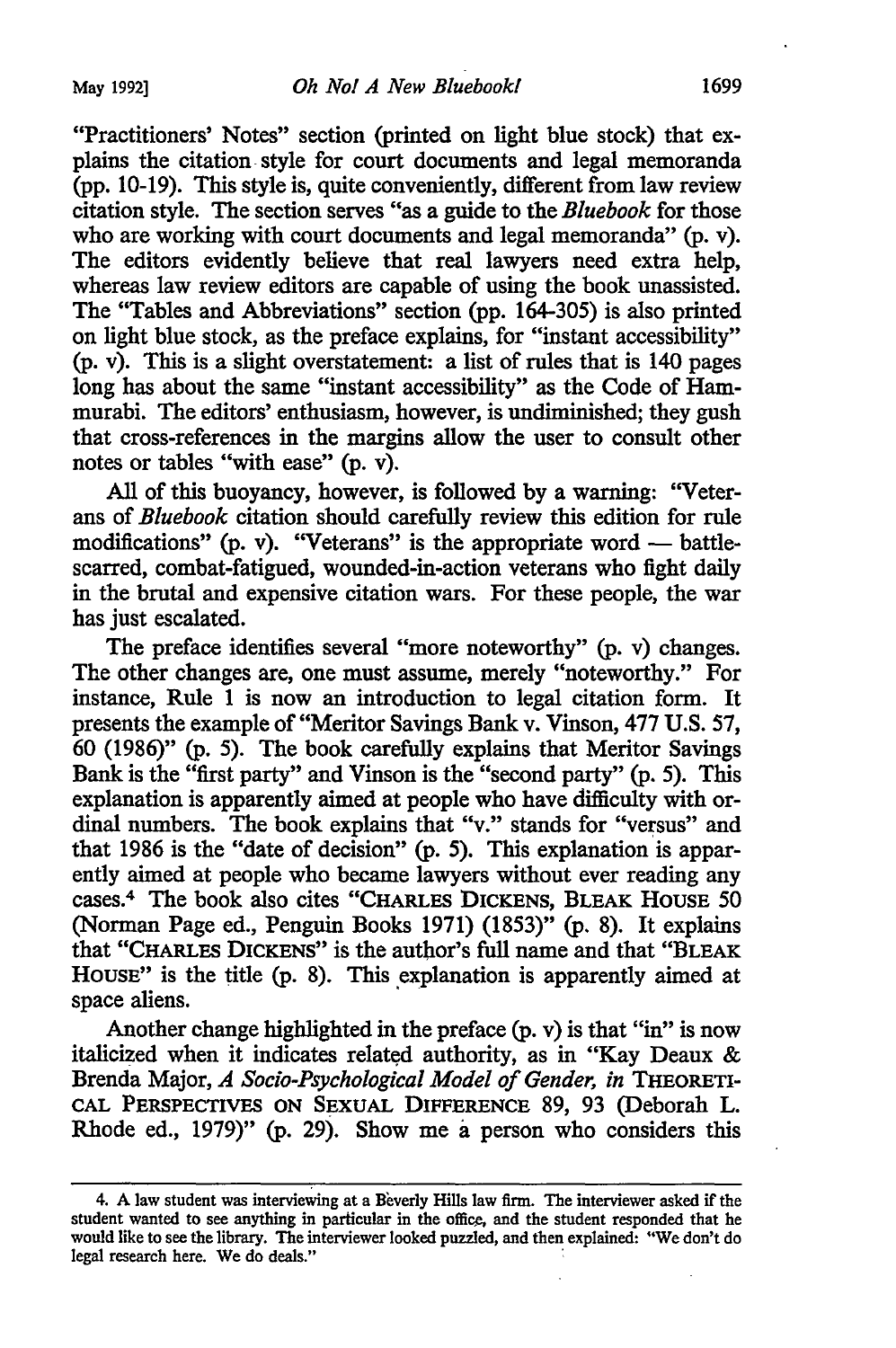change "more noteworthy," and I will remember not to invite that person to any dinner parties.

The two most significant changes relate to authors' names and parallel citations. Citations must now include the author's full name (pp. 101-02). This is a definite improvement; there are more than forty law professors named Smith,<sup>5</sup> and of course nonacademics also write articles. I have a suspicion that the fourteen other law professors who share my surname<sup>6</sup> have been really ticked off<sup>7</sup> at me until now.<sup>8</sup> The new rule could defuse some of their animosity. The change is hardly original; *The University of Chicago Manual of Legal Citation(* the *Maroon Book*) adopted it a while ago,<sup>9</sup> and some law reviews have been doing it as an act of civil disobedience in open defiance of *Bluebook*  rules. In a truly original change, students' names must now also be given in full (pp. 113-14), even though after graduation most people eventually wish that their student pieces could become anonymous. <sup>10</sup>

The other major change deals with parallel citations. In documents submitted to a state court, parallel citations must still be given to all cases decided by the courts of that state (pp. 14, 61). The good news is that in all other documents, one need only cite the regional reporter (p. 61). The bad news is that California and New York lawyers must still look up pinpoint citations in three separate reporters for their highest courts' cases (pp. 172, 195). Thus, the most burdened practitioners are still burdened.<sup>11</sup> Still, this change is a step toward simplification.

The section on introductory signals also contains a few changes. The introductory signals have been attacked elsewhere as

an ultra vires imposition of a full-blown theory of stare decisis .... Use *no signal* when you've got the guts. Use *e.g.* when there are other examples you are too lazy to find or are skeptical of unearthing. Use *accord* 

8. *Cf* Richard A. Posner, *Goodbye to the Bluebook,* 53 U. CHI. L. REv. 1343, 1345 (1986) ("This is one of the few cases in which the Bluebook sins by omission.").

9. THE UNIVERSITY OF CHICAGO MANuAL OF LEGAL CITATION 14 (1989).

10. This is also true of some law professors' articles, as the Robert Bork hearings showed.

11. The editors would respond that parallel citations are necessary because opposing counsel and judges may not have the same reporter that you have, and therefore they would have to look up your citations at the library. However, the *Bluebook* does not save the cost of looking things up; it simply imposes it on writers instead of readers. In fact, the *Bluebook* increases the aggregate cost, since writers must look up parallel citations even when readers do not need them.

The concern for the opposing lawyer is illusory; she would presumably prefer the cost of looking up the key cases that you cite to the cost of looking up parallel citations to every case that she cites. The concern for judges could also be satisfied. If the *Bluebook* required citations to a single reporter, most people would eventually purchase either that reporter or another with star pagination and parallel citation tables, just as has occurred with U.S. Supreme Court citations.

<sup>5.</sup> Association of American Law Schools, The AALS Directory of Law Teach-ERS 1991-92, at 823-28 (1991).

<sup>6.</sup> *Id.* at 393-94.

<sup>7.</sup> From the German verb, *aufticken.*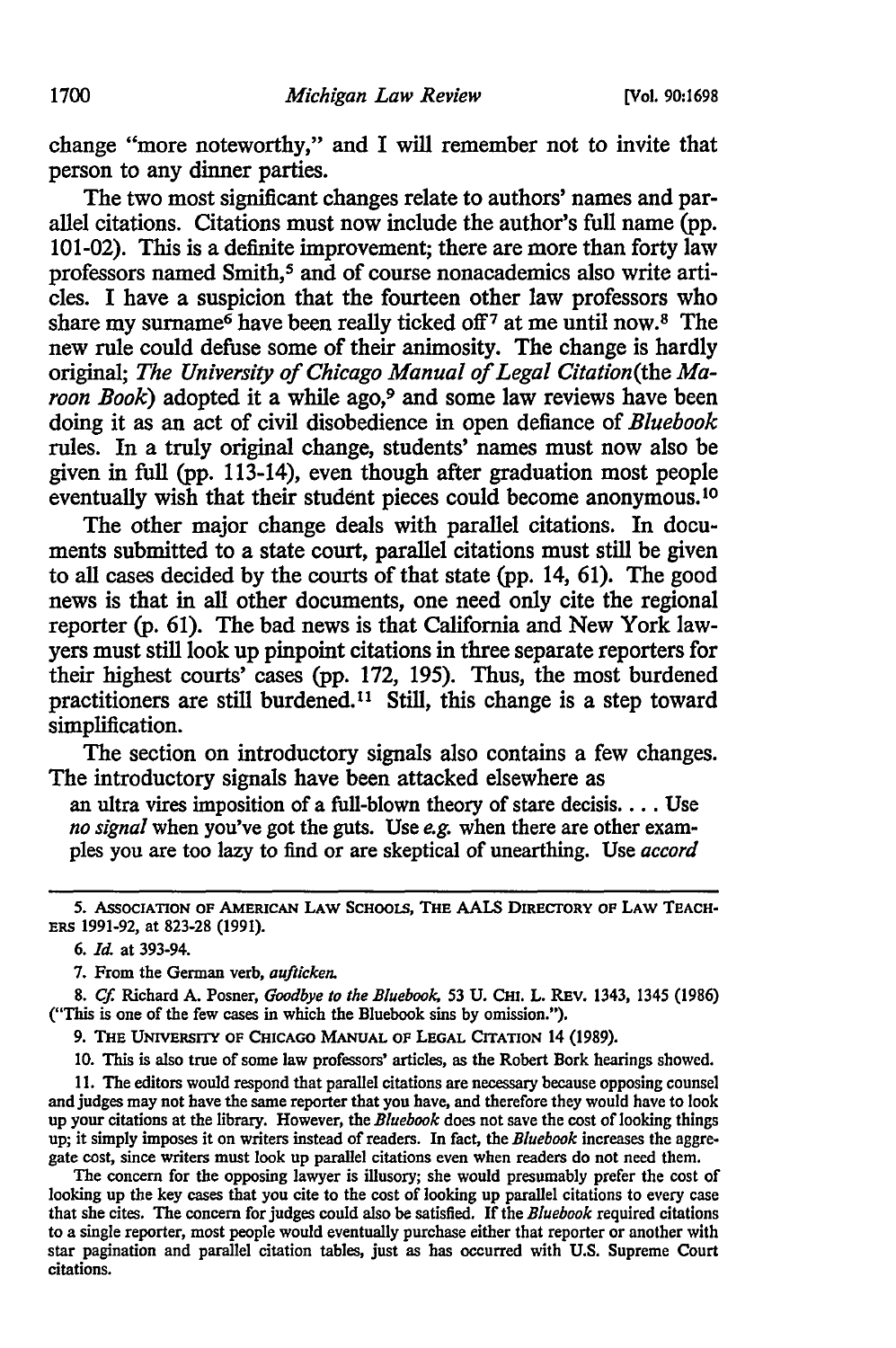when one court has cribbed from the other's opinion. Use *see* when the case is on all three's. Use *cf.* when you've wasted your time reading the case. Insert *but* in front of these last two when a frown instead of a smile is indicated. <sup>12</sup>

Discipline was apparently getting a little lax, so the editors have tightened up the rules. For example, ''no signal" now requires that the cited authority *"clearly"* state the proposition (p. 22). Evidently, too many people had guts. *See* now requires that the cited authority *"clearly"* support the proposition and that the proposition "obviously" follow (p. 23). The rule explains that "there is an inferential step between the authority cited and the proposition it supports" (p. 23). However, the inferential step contemplated is apparently a baby step.

The *Bluebook* still leaves out some very useful signals, such as *read and weep* and *try to distinguish this one.* For contrary authority, it omits *disregard, ignore also,* and *for a really bizarre view, see.* On the other hand, because the *Bluebook* permits the use of signals as verbs in ordinary sentences (p. 24), imaginative lawyers could conceivably use these words unitalicized.

The fifteenth edition has some other changes, as well. The editors have commendably added ethnic and gender diversity to the list of authors cited. They have also included authors who speak in a different voice, thus reflecting the recent broadening in legal scholarship.

The updating does not stop there, however. Enlightened readers will be pleased to discover that the fifteenth edition is the most politically correct of any edition. Nearly every page in the books and periodicals section includes at least one source addressing racism, sexism, feminism, reproductive rights, sexual orientation, AIDS, or deconstruction (pp. 101-25).

The *Bluebook* suffers from other biases, too. Given the more than 1000 legal periodicals13 and more than 6000 U.S. law professors, the gang of four law reviews14 that publish the *Bluebook* and the professors at those schools are cited with incredible frequency. It is no answer that those articles may be better; they are cited for form, not content. Neither are the editors shy about citing themselves.<sup>15</sup> Evidently, now that citations include students' names, the temptation was simply too great. This Ozymandian immortality will only last until

13. American Association of Law Libraries, 12 CuRRENT L. INDEX, Mar. 1991, at vii-xxv.

14. The *Columbia Law Review,* the *Harvard Law Review,* the *University of Pennsylvania Law Review,* and *The Yale Law Journal* 

15. Inside front cover, pp. 24, 111, 120, 121, 124, 125, inside back cover.

<sup>12.</sup> Peter Lushing, Book Review, 67 CoLUM. L. REV. 599, 601 (1967) (reviewing A UNI-FORM SYSTEM OF CITATION (11th ed. 1967)). The *Bluebook* provides that, for untitled nonstudent-written book reviews, it is unnecessary to include a parenthetical indicating the book under review unless there is need to cite it. P. 115. This is wonderfully tautological: it is unnecessary unless there is need.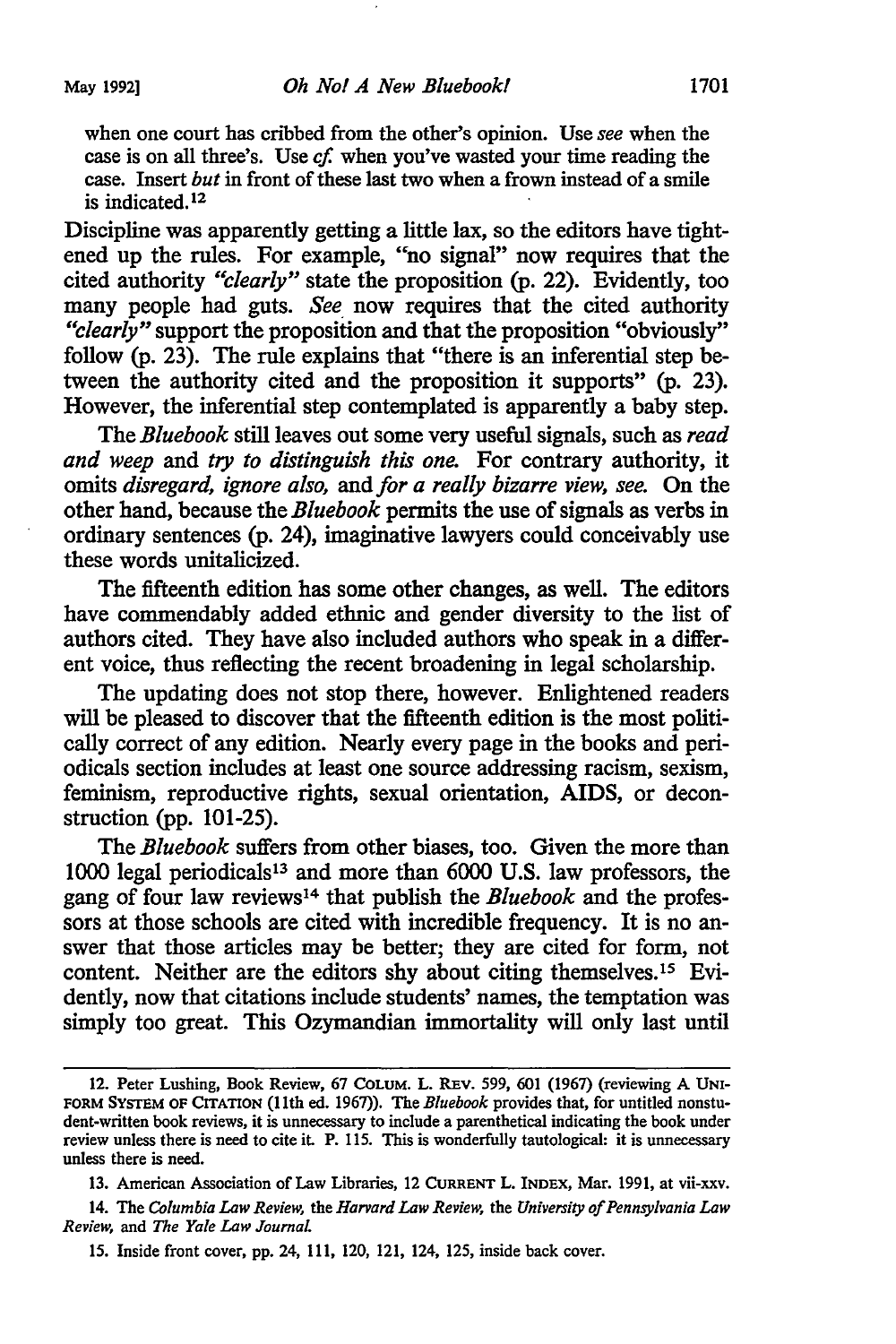the next edition appears, assuming that future editors follow the selfindulgent example set here.

Other self-interested citations include three references to a book note16 with accompanying explanations slamming the *Maroon Book:*  "discussing why users of *The University of Chicago Manual of Legal Citation* are hopelessly marooned";17 "a cogent analysis of the more significant flaws in the competing theory" (p. 119); and "arguing against stylistic transformation by self-appointment" (p. 118). The last comment is somewhat ironic, and appears in a citation obliquely comparing the *Maroon Book's* editors with Robert Bork<sup>18</sup> - a stretch, to say the least.

*Bluebook* aficionados will be delighted that some of the all-time favorite rules have been retained. Adjacent single capital letters are still closed up.<sup>19</sup> Although it is really neither, "2d" still counts as a single capital (p. 47), illustrating a definitional approach to law. Also, legal writing teachers can still penalize students for failing to grasp the subtle distinction between a period followed by an ellipsis and an ellipsis followed by a period (p. 45). The *Bluebook* is thick with thin things.

Alaska, Guam, Idaho, Iowa, Ohio, and Utah may not be abbreviated (p. 271), presumably because students in the Northeast have never heard of those places.<sup>20</sup> Another rationalizing principle might be that names with six or fewer letters should not be abbreviated, but this is contradicted by abbreviations for Hawaii, Kansas, Maine, Nevada, Oregon, and Texas (p. 271). Admittedly, the U.S. Postal Codes, though widely recognized, lack the benefit of pride of authorship.

The main problem with the *Bluebook* is that it severely overemphasizes the benefits of form. 21 A citation system should be based on three principles: (1) sources should be easily identifiable;<sup>22</sup> (2) citations should be consistent enough to permit immediate comprehen-

19. P. 47. One slight change is that, in periodical abbreviations, single capitals that refer to a geographic or institutional entity must now be set olffrom other single capitals. P. 47.

20. In schools outside the Northeast, geography is a required subject. Also, according to the *Bluebook.* New York precedes New Mexico alphabetically. P. 271. Apparently, New York is starting to make its move toward the beginning of the alphabet.

21. "The law has outgrown its primitive stage of formalism when the precise word was the sovereign talisman, and every slip was fatal. It takes a broader view today." Wood v. Lucy, Lady Duff-Gordon, 118 N.E. 214, 214 (N.Y. 1917) (Cardozo, J.).

22. *See* p. 4 ("The basic purpose of a legal citation is to allow the reader to locate the cited

<sup>16.</sup> Book Note, *Manual Labor, Chicago Style,* 101 HARV. L. REV. 1323 (1988) (reviewing THE UNIVERSITY OF CHICAGO MANUAL OF LEGAL CITATION (1986)),

<sup>17.</sup> P. 115. Get it?

<sup>18.</sup> P. 118 *("E.g.,* Bruce Ackerman, *Robert Bork's Grand Inquisition,* 99 YALE L.J. 1419 (book review). *Compare id.* (arguing against constitutional transformation by judicial appointment) *with* Book Note, *Manual Labor, Chicago Style,* 101 HARV. L. REv.1323 (1988) (arguing against stylistic transformation by self-appointment).") The editors accidentally omitted the date from the *Yale* citation. However, I can sympathize; proofreading for *Bluebook* form is tedious work.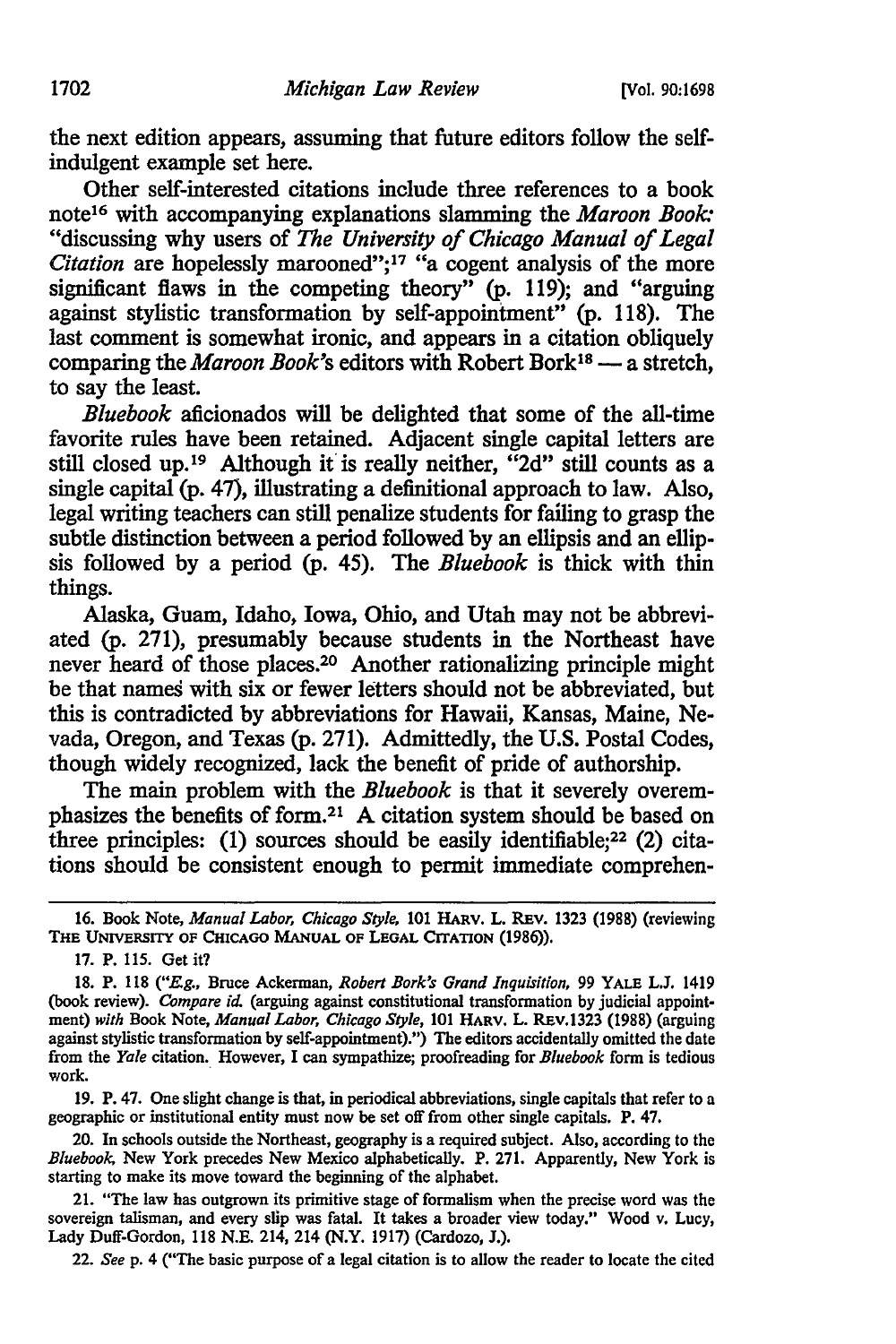sion; and (3) the system should not be cumbersome to use. Somewhere along the line, the *Bluebook's* editors lost sight of these principles and adopted two others: (1) Nature abhorreth a vacuum; and (2) anything worth doing is worth overdoing.

The *Bluebook* dictates such trivial stylistic matters as when numbers must be written as numerals and when they must be spelled out (pp.\_ 48-49). Inexplicably, the rule is different for footnotes than it is for text,<sup>23</sup> and the general rules are subject to six  $(6)$  exceptions.<sup>24</sup> What difference does it make whether somebody writes "29" or "twenty-nine"? Each is easily understood. There are no fewer than 140 pages of abbreviations (pp. 164-304), which means that the space saved by abbreviations is purchased with the time wasted in looking them up.25 Such slavish adherence to uniformity is, quite frankly, excessive.26

The first *Bluebook* presumably demonstrated how to cite the most commonly used sources. With each successive edition, however, the editors discovered more types of sources in the world. While innumerable sources are rarely (or, for that matter, never) cited in American legal writing, the editors perceived the need for a rule for every situation. Consequently, the *Bluebook* has rules governing citations to such entities as the Argentine provincial courts of labor appeals (p. 219). The result is a 343-page civil code listing thousands of rules, and its complexity makes it cumbersome. Because the *Bluebook* has opted for an illusory completeness over practical realities, it has begun to outgrow its usefulness, something that a practical system cannot afford to

- 24. (i) Any number that *begins a sentence* must be spelled out.
- (ii) "Hundred," "thousand," and similar *round numbers* may be spelled out, if done so consistently.
- (iii) When a *series* includes one or more numerals under the above rule, numerals should be used for the entire series . . . •
- (iv) Numerals should be used if the number includes a *decimal point.*

(v) Where material repeatedly refers to *percentages* or *dollar amounts,* numerals should be used for those percentages or amounts.

(vi) Numerals should be used for *section* or *other subdivision* numbers. Pp. 48-49.

25. ''The new *Blue Book* will increase the speed at which the legal enterprise slows down." Alan Strasser, *Technical Due Process: ?,* 12 HARV. C.R.-C.L. L. REv. 507, 507 (1977) (reviewing A UNIFORM SYSTEM OF CITATION (12th ed. 1976)).

26. The Bluebook displays an excessive, an unhealthy - one is almost tempted to say, since this is still the land of freedom, an un-American - obsession with uniformity. By teaching that uniformity is one of the most important things in law, the Bluebook encourages the tendency of young lawyers . . . to cultivate a most dismal sameness of style, a lowest-common-denominator style. The Bluebook creates an atmosphere of formality and redundancy in which the drab, Latinate, plethoric, euphemistic style of law reviews and judicial opinions flourishes.

Posner, *supra* note 8, at 1349.

source accurately and efficiently."). Apparently, efficiency counts only for readers, not for writers.

<sup>23. &</sup>quot;In general, spell out the numbers zero to ninety-nine in text and zero to nine in footnotes; for larger numbers use numerals." P. 48.